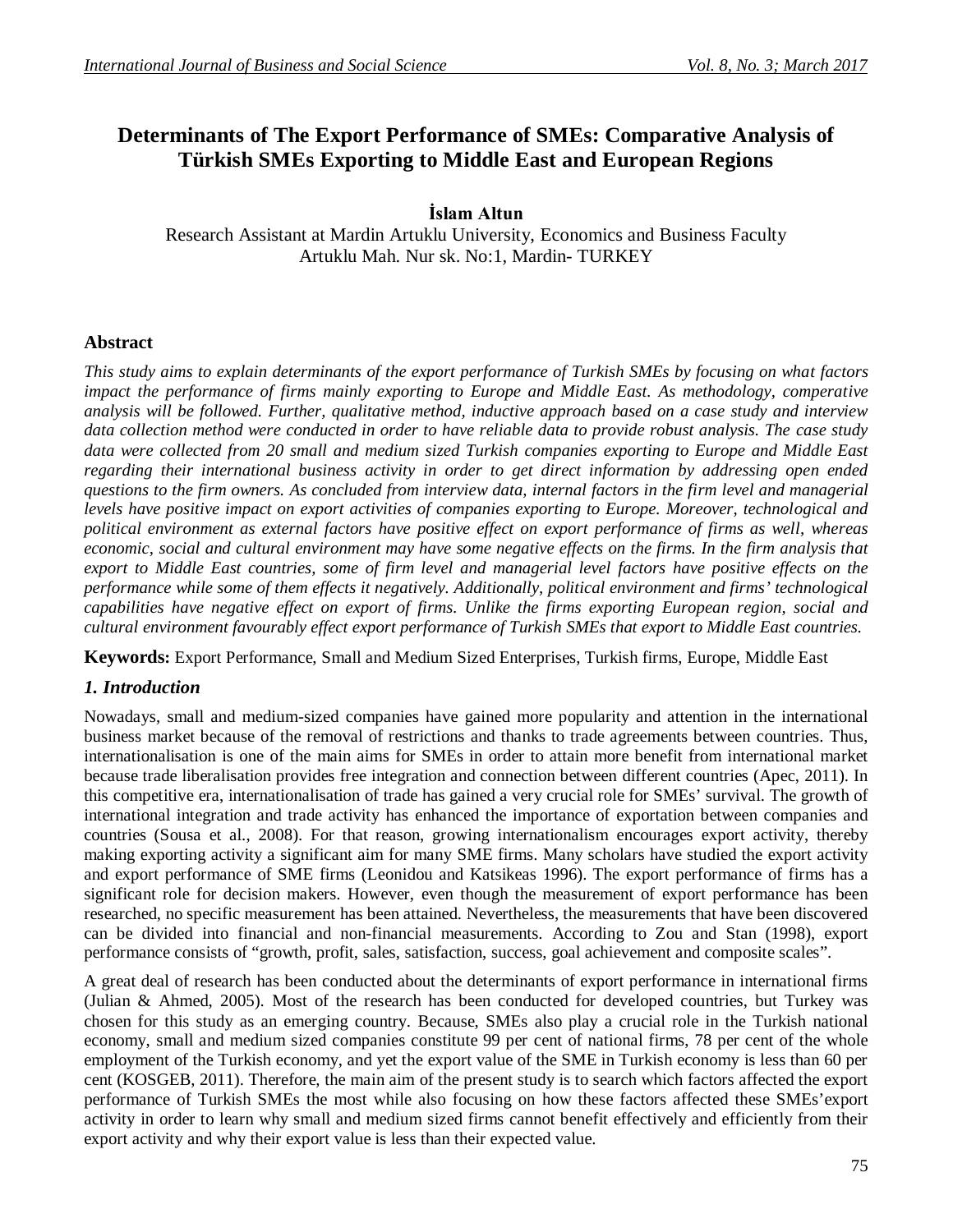In this research mainly two different exporting regions (Middle East Region and Europe) of Turkey will be analysis to learn what is main reason of the firm's export barrier to these region.To sum up, this study is going to demonstrate the influencing factors of the export performance of Turkish SMEsaccording to the exportingregions in order to learn which factors affect their export performance and how these factors affect their export activity. At the end, this paper helps us to understand why the export performance of TurkishSMEs are different to the these exporting region.

# *1. Literature Review*

Internationalisation has become a growing trend among developed countries and their multinational companies for long time. However, SMEs started to trade internationally after 1980 to achieve the benefits that multinational companies had been getting from international trade. These trade advantages included not only sales growth, but also enabled them to attain knowledge, added competitiveness and the enhancement of their capabilities (Wilson, 2007). Thanks to the development of information technology and the removal of international trade restrictions, small and medium sized companies found opportunities of expanding their business from the domestic market into the international market (Abdullah et all. 2011). In this chapter, the importance of SMEs and their export performance are going to be mentioned; then, the influencing factors of their export performance are going to be discussed.

# **2.1. Small and Medium Sized Enterprises**

There is no standard definition of SMEs in business literature because different countries and different organization define SMEs according to their own economic and technologic situation. The most accepted definition of SME, however, is the definition given by the European Commission. According to the European Commission, SMEs can be determined by two factors; the number of employees and their turnover or balance sheet total. Thus, if the number of employees of a company is between 10 and 249 or their annual turnover is less than  $\epsilon$ 50 million, it is considered an SME (European Commission, 2016).

Small and Medium Sized Enterprises (SMEs) have a very significant influence on national economic growth as well as playing a major role in most emerging countries' economies in terms of creating employment and providing sustainable economic growth. In the same way, SMEs play a crucial role in the Turkish national economy. According to the national statistical data of Turkish business, small and medium sized companies constitute 99.8 per cent of national enterprises, 74.2 per cent of whole employment in national economy, 55 per cent of added value, 63.8 per cent of whole sales, and 56.4 per cent of total export, whereas their export value is less than 10 per cent (TUİK, 2016). In short, although SMEs represent the majority of companies and create the most jobs, they neither benefit from their number of enterprises and nor from their number of employees with regards to the international market.

## **2.2. Export Performance of SMEs**

The measurement of export performance plays a vital role for decision-makers' future decisions. However, even though decision-makers need to measure export performance, there is no specific export performance measurement. Some researchers state that performance measurements should be divided into financial measurements, with sales, growth, and profits on the one hand, and non-financial measurements, with satisfaction goal achievement on the other. According to Zou and Stan (1998), export performance consists of seven groups which are "growth, profit, sales, satisfaction, success, goal achievement and composites scales". Because of the importance given to export performance, we need to increase the export performance of SMEs in order to reach national and corporate aims. Therefore, to know the determinants of export performance is a very noteworthy step for achieving national and corporate growth seeing as national economic growth and the survival of companies strongly relates with understanding the influencing factors of the export performance of SMEs (Sousa et all., 2008).

## **2.3. Export Pefromance of Turkish Firms to Europe and Middle East**

Exporting firms, especially SMEs play a crucial role in the Turkish national economy and SMEs enable to create employment and providing sustainable economic growth. In addition, Turkish SMEs has 56.4 per cent of total export of Turkey and main exporting partner of Turkish SMEs is Europe countries and Middle East countries. After liberalization Turkey's export activity to Europe and Middle East has increased sharply in 15 years. In this section, We discuss the export performance of Turkish firms to Europe and Middle East.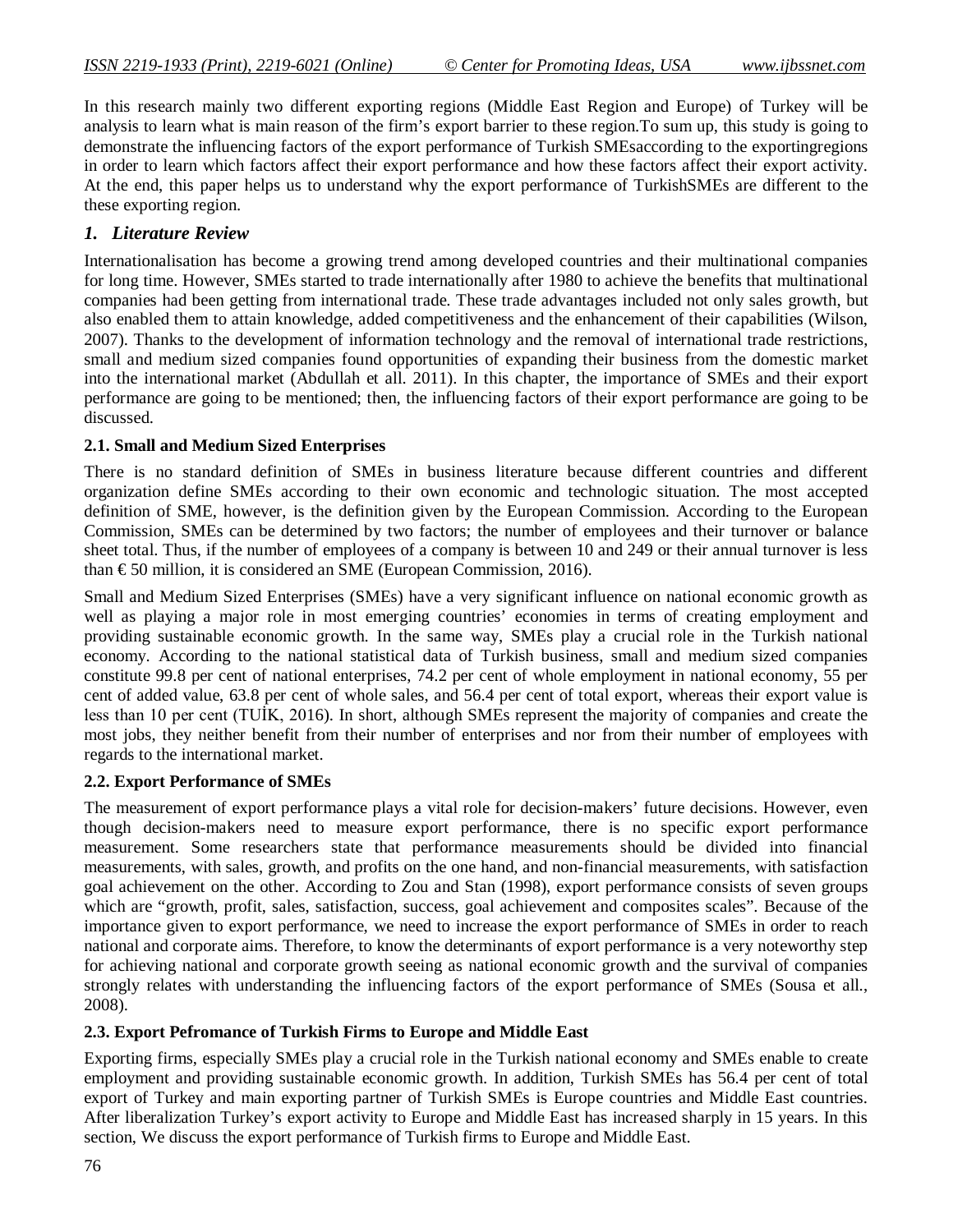| <b>Years</b> | <b>Export Value</b> | Change $(\% )$ |
|--------------|---------------------|----------------|
| 2001         | 31 334              | 12,8           |
| 2002         | 36 059              | 15,1           |
| 2003         | 47 252              | 31,0           |
| 2004         | 63 167              | 33,7           |
| 2005         | 73 476              | 16,3           |
| 2006         | 85 534              | 16,4           |
| 2007         | 107 271             | 25,4           |
| 2008         | 132 027             | 23,1           |
| 2009         | 102 142             | $-22,6$        |
| 2010         | 113 883             | 11,5           |
| 2011         | 134 906             | 18,5           |
| 2012         | 152 461             | 13,0           |
| 2013         | 151 802             | $-0,4$         |
| 2014         | 157 610             | 3,8            |
| 2015         | 143 934             | $-8,7$         |
| 2016         | 142 606             | $-0,9$         |

| Table 1: Turkish Export Data, (million \$) |  |  |  |
|--------------------------------------------|--|--|--|
|--------------------------------------------|--|--|--|

### **Source: Turkish Statistical Institute 2017-02-15**

Table 1 shows that Turkey's export has increased constantly from 2001 to 2008, but after financial crisis in Europe that effects to all World, Turkey's export has decreased sharply from 132.027 billion ton 102.142 billion US dollars.As shown in Table 1, after European financial crisis Turkey's export has increased but, Turkey' export began to fluctuate between 2011 to 2016 with the emergence of the Middle East political crisis.

| Table2: Turkish Export to Europe and Near and Middle East Countries, (million \$) |  |                            |  |
|-----------------------------------------------------------------------------------|--|----------------------------|--|
|                                                                                   |  | $\mathbf{M}$ <b>INTIDE</b> |  |

| <b>Years</b> | <b>Europe</b> | <b>Near and Middle East</b> |
|--------------|---------------|-----------------------------|
| 2001         | 19822         | 3 2 6 1                     |
| 2002         | 23 021        | 3 4 3 9                     |
| 2003         | 30 755        | 5 4 6 4                     |
| 2004         | 41 087        | 7921                        |
| 2005         | 47 219        | 10 184                      |
| 2006         | 55 895        | 11 315                      |
| 2007         | 71 241        | 15 081                      |
| 2008         | 69 068        | 25 4 30                     |
| 2009         | 58 331        | 19 19 2                     |
| 2010         | 64 058        | 23 294                      |
| 2011         | 75 323        | 27 934                      |
| 2012         | 73 5 64       | 42 451                      |
| 2013         | 77 252        | 35 574                      |
| 2014         | 83 697        | 35 38 3                     |
| 2015         | 78 184        | 31 106                      |
| 2016         | 78 168        | 31 317                      |

#### **Source:**Turkish Statistical Institute,2017-02-15

Table 2 shows export value of Turkey to different regions. As shown in table 2, Turkey's export to Europe was 19 822 US million dollars. Turkey's export has increased constantly from 2001 to 2008 and export value of Turkey reach to 69 068 million US dollars, but after financial crisis in Europe, Turkey's export to Europe has decreased sharply from 69 068 to 58 331 million US dollars. However, Turkey's export to Europe increased and reached to 78 168 in 2016 million US dollars.Turkey's export to Near and Middle East region was 3 261million US dollars in 2001. As shown in table 2, Turkey's export to Near and Middle East region has increased sharply and constantly between 2001 and 2012, except in 2008, from 3 261 to 42 451 milliom US dollars.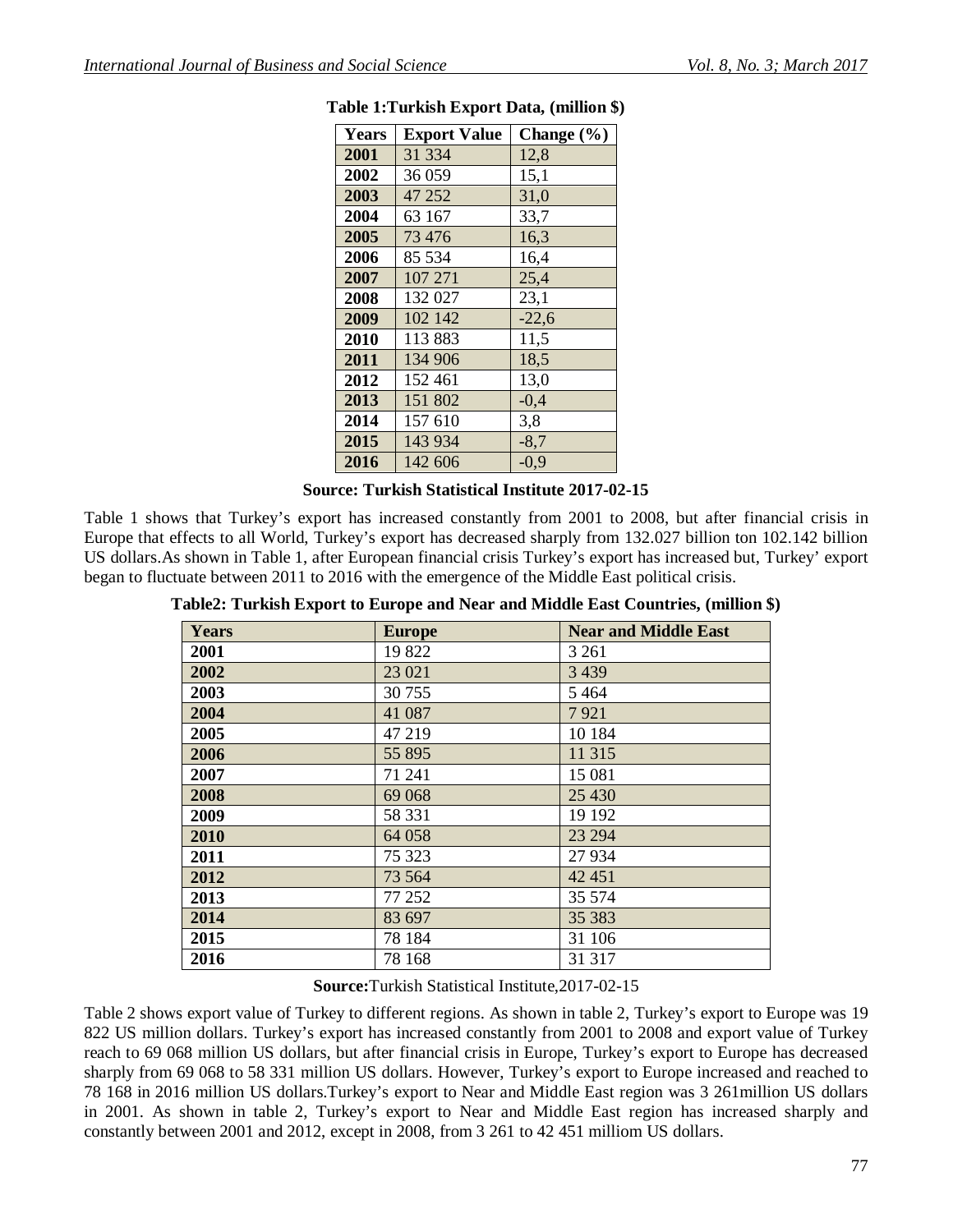However, with the emergence of the Middle East political crisis Turkey's export suddenly reduced from 42 451 to 31 317 million dollars.

### **2.4. Influencing Factors of the Export Performance of SMEs**

Small and medium-sized enterprises usually face some export barriers and problems when they start international business. So, export barriers and difficulties affect the export ventures of SMEs. For that reason, a great deal of research has been done in order to identify which export barriers affect the export performance of SMEs (Karelakis et al., 2008; Katsikeas and Morgan, 1994). As a result of these researches, researchers understand that the export barriers of countries vary due to various factors, including cultural differences, economic conditions and differences amongst sectors (Julian and Ahmed, 2005; Leonidou, 2004).

Over the last 30 years, many determinants of export performance have been identified. Bilkey's study is one of the paradigmatic examples about export performance; Aaby and Slater (1988), Zou and Stan (1998) and some others have reviewed the literature of export performance as well. In their studies, Aaby and Slater (1988) and Zou and Stan (1998) classified the influencing factors of export performance into two groups: viz. internal factors and external factors. According to Man et al. (2002), the export performance of SMEs is affected mainly by internal factors, external factors and entrepreneur characteristics. According to a study by Rogoff et al. (2004), the export performance of small businesses are strongly related with manager characteristics, financing issues, economic conditions, competition, regulation, technology and business environment.

In this study, we identify the influencing factors of export performance as internal and external factors. Internal factors can be divided into two categories, firm-level factors and decision-maker-level factors. External factors consist of political, economic, socio-cultural and the technological environments of international business.

#### **2.4.1. Internal Factors**

Internal factors have positive and negative effects on SMEs' export performance and it could be necessary to understand the effects of these factors for exporting decisions. Internal factors of export performance are strongly related mainly to firm-level factors and decision-makers-level factors.

#### *A- Firm Level Factors*

Firm level factors are divided into four categories. They consist of firm size, the firm's previous experience, firm competencies and firm networks.

### - **Firm Size**

Firm size is one of the most researched determinants with regards to the internal factors of export performance, because firm size has a significant influence on firms' marketing capabilities, strategies, behaviours, needs and problems (Dean et. al., 2000; O'Rouke, 1985). Therefore, there are a great deal of documents with relation to firm size and export performance in the business literature, with many controversial issues as well (Peter and Walters). According to Cavusgil and Naor (1987), larger companies have a greater advantage than smaller companies because they have more resources such as financial and human resources that they can concentrate specifically to exporting because they provide better financial and human resources distribution. In addition, the study by Aaby and Slater (1989) illustrate that firm size has a strong correlation with a firm's total sales. Similarly, Baldauf et al. (2000) assert that the number of employees is strongly related with a firm's export sales. Likewise, Reid (1983) emphasises that firm size plays an important role in starting a company's exportation ventures into new markets. All these researches show that the effect of firm size on export performance has mainly positive effects due to economies of scale, organizational sources and the perception of lower international risk (Barney, 1991; Bonaccorsi, 1992; Majocchi et al., 2005; Wagner, 1995). For that reason, large-sized firms may benefit from a large number of employees, whereas small firms might face more difficulties in the international market because of the lack of employees to concentrate on exporting activities (Bonaccorsi, 1993). Echoing this same point, Culpan (1989) states that small-sized firms are less successful than medium- and large-sized companies.

On the other hand, the study conducted by Wolff and Pett (2000) found an insignificant correlation between firm size and export performance. In the same way, Czinkota and Johnston (1983) and Diamantopoulos and Inglis (1988) found no relationship between firm size and export performance. In addition, McGuinness and Little (1981), Czinkota and Johnston (1983), and Gripsrud (1990) found negative relations between firm size and export performance.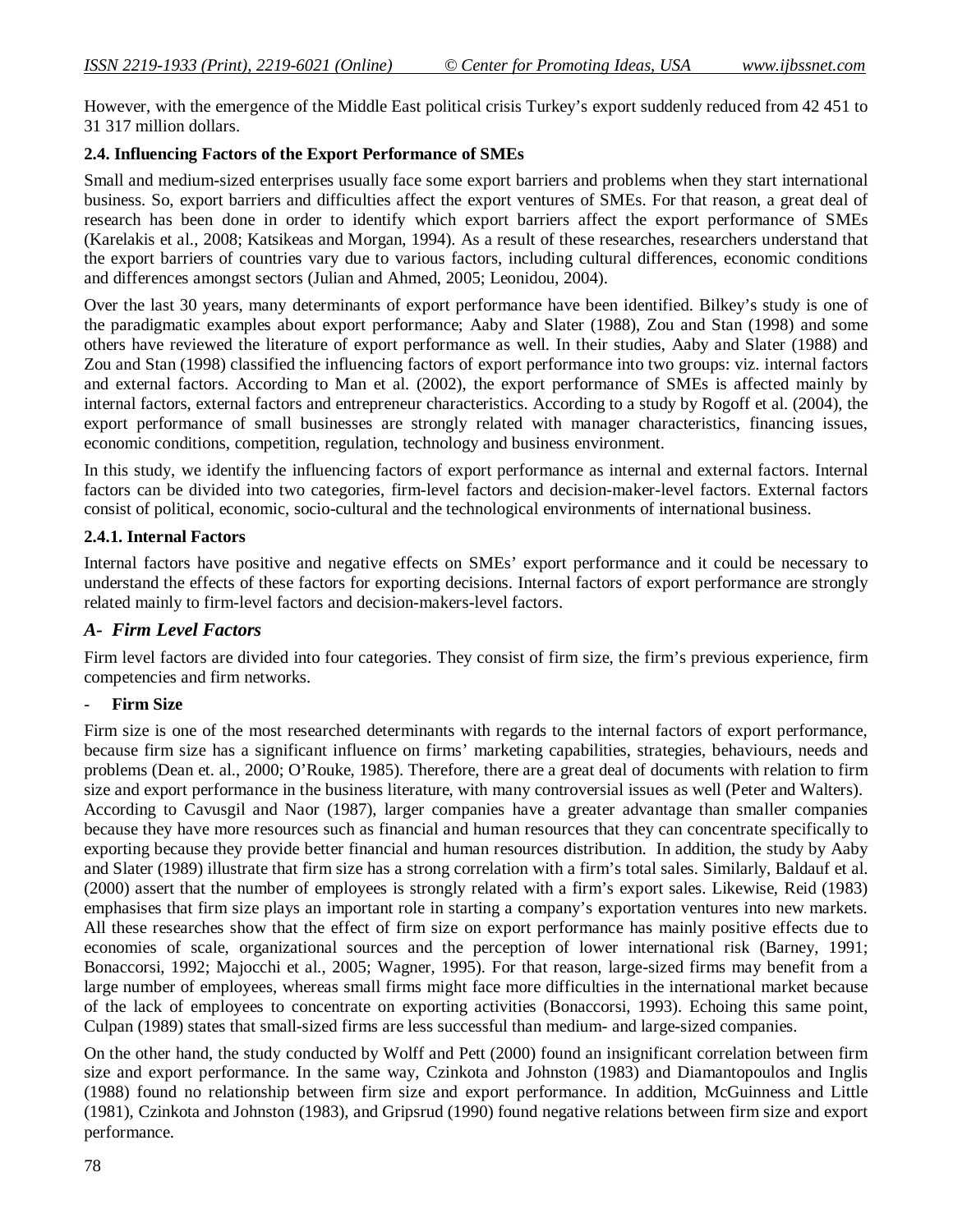This is because small companies can benefit by adjusting themselves very easily. For example, when currency rates change quickly, small companies adapt themselves rapidly to international markets (Holden, 1986). Therefore, some small-sized companies are very successful exporters (Louter et al., 1991).

Although this might be the case, most scholars have found strong relations between company size and firm export performance.

### - **Firm Previous Experience**

Company's international experiences are thought of as being one of the crucial determinants of export performance. Thus, the relation between firm experience and export performance has been studied by many scholars. The results of these studies have shown that international experiences have positive and negative effects on export performance (Sousa et al., 2008).

Several studies found a significant positive relationship between export performance and firm experience (Dean et al., 2000; Lado et al., 2004). Firm export experience has a positive influence on the internationalisation of a firm (Dominguez and Sequeira, 1993) and its export performance (Madsen, 1989). In addition, export experience positively affects the firm's attitude towards its exporting activity (Gripsrud, 1990). These studies show that international experiences have a strong connection with export performance. Because of the uncertainty of the international market, export activity requires an international network and more knowledge about the international market in order to enhance the export performance of a firm (Madsen, 1989). Less experienced companies might face more uncertainty and more risk but more experienced firms face less uncertainty because, in the long term, they may reduce the uncertainty by developing networks and gaining more knowledge about the market (Katsikeas et al., 1996), Ali and Swiercz's (1991) investigation shows that companies with export experience of less than three years have the least intention to export, but that companies with export experience of more than three years have stronger intentions to export.

However, other studies show that export experience has no effect or negative affect on export performance. For example, the study conducted by Baldauf et al. (2000) did not find a significant correlation between experience and export performance. In addition, research of Katsikeas et al. (1996) could not find any direct connection between export experience and export activity. According to Zou and Stan (1998), firm experience has a negative effect or insignificant effect on export activity. The reason behind the negative effect of experience on export performance is that the least experienced and younger companies are pushed to enter international markets due to cost disadvantage and limited access to resources in their home market (Sousa et all., 2008; Ursic and Czinkota, 1984). Thus, the least experienced firms face huge pressure to enhance their export activity to survive in this competitive market.

All of these studies prove that, although firm experience has no effect or an insignificant effect on export performance, a great deal of studies illustrate that there is a strong relationship between experience and export performance thanks to enhancing international connections and their gaining more knowledge about markets in the long run.

#### - **Firm Competencies**

Company competency is one of the most important determinants of export performance, not only for international business, but also for overall business activity by providing strong market strategies, functional capabilities, strong financial resources and human resources (Zou and Stan, 1998). Technological resources, which provide product development and product differences, also enhance the export performance, not to mention the effect of that performance, on firms (Zahra and Nielsen, 2002). In addition, international orientation, international marketing capabilities, international creativeness and international marketing strategies are competencies which companies want in order to increase their overall competencies at getting more benefit from international business activities (Knight and Kim, 2009). For that reason, Cavusgil and Zou (1994) emphasise that the international competencies of firms have a strong impact on the export performance of companies. Katsikeas et al. (1996) state that firm exporting activity and export performance positively associate with the competencies required for the international market. As a result of this perspective, if a company intends to enhance their export activity, initially they should get more competitive advantage by enhancing that firm's competencies (Julien and Ramangalahy, 2003).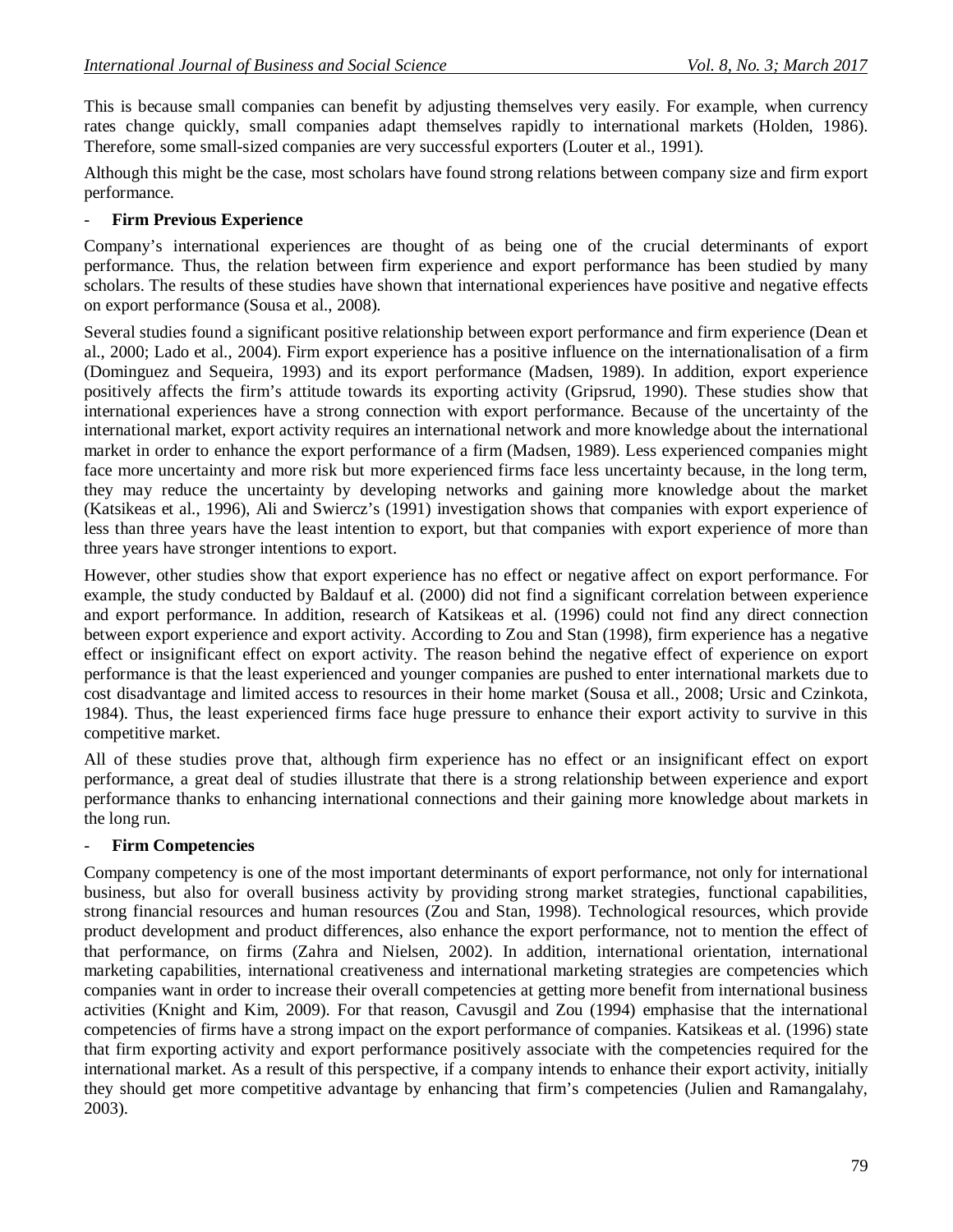Moreover, survival and success of companies mostly depends on the competitive advantages of companies in overseas markets (Aaby and Slater, 1989). These studies show that the competitive advantages of international firms has a positive influence on export activity to increase their export performance so that serving better products than competitors enables companies to enhance their export performance in the international market.

#### - **Firm Network**

The international network of companies is another significant determinant of a firm's export performance and it might help the success of the companies by providing contact among foreign market key players. An international firm's network enables them to make relationships between suppliers and customers, governments and industries (Freeman et al, 2012), all for the purpose of providing easy international business. According to Borgersen (2006), network and cooperation may influence a company's export activity. Moreover, the connections and relationships of companies with foreign companies in the international market can accelerate the firm's internationalisation (Rutihinda, 2008). This is because companies might benefit from the international network by reducing trade barriers and transaction costs (Ricci and Trionfetti). In addition, to become a part of the international network, cooperation provides foreign markets with information about customers and market conditions in order to achieve international business activity (Ericcson and Chetty, 2003). For that reason, companies can benefit from their international networks and contacts by achieving cooperation with people in order to become a successful exporter (Rauch, 2001). All in all, strong relationships with foreign networks and contacts provide a strategic advantage to the firm so that firms can get more benefit from their contacts by getting information about the foreign market.

### *B- Decision-Maker-Level Factors*

In SMEs, characteristics of decision-makers are also one of the most important determinants for export activity. Decision-maker-level factors consist of international orientation, personal network and personal previous experience. These will be discussed in order to understand the relationship between management characteristics and export performance.

#### - **International Orientation**

The international orientation of decision-makers seems to have a strong influence on firm export performance. The international orientation of managers mainly consists of education background, management perceptions, management commitment (Borgersen, 2006).

The study conducted by Ford and Leonidou (1991) on European firms' export performance shows that internationally oriented companies are more likely to be successful exporters than others. According to a great deal of previous studies about the relationship between manager background and export performance, decisionmakers who are better educated, in addition to a command of a foreign language, are more advantageous than others to be successful exporters. (Dean et al., 2000; Leonidou, 1998; Rocha et al., 1990; Brooks and Rosson, 1982). This is due to the fact that educational background and good command of a foreign language help to create personal contacts with international trade partners, thereby increasing that decision-maker's firm's export activity (Leonidou et al., 1998).

Management perceptions also have a great influence on the export success of firms (Aaby and Slater, 1989). Likewise, Zou and Stan (1998) investigated previous studies about managerial perceptions on export performance and found that management perceptions have a positive influence on export success (Sousa et al., 2008). Thus, management attitudes and perceptions contribute positively to the export performance of companies (Aaby and Slater, 1989). Moreover, according to Zou and Stan (1998), management commitment also plays a key role for export success and is a very important determinant of export performance to enhance export activity. Cavusgil and Zou (1994) emphasise that high levels of management commitment encourage the manager to be conscious of making good export plans and that this manager's intentions might help to enhance the export performance of the firm. Thus, we can understand from this chapter that international orientation plays a very important role on the success of a company's export performance.

#### - **Personal Network**

Personal network and contacts also is an important determinant for export success. Dubini and Aldrich (1991) mention that networking is a very useful tool for entrepreneurs who intend to enlarge their company into foreign markets.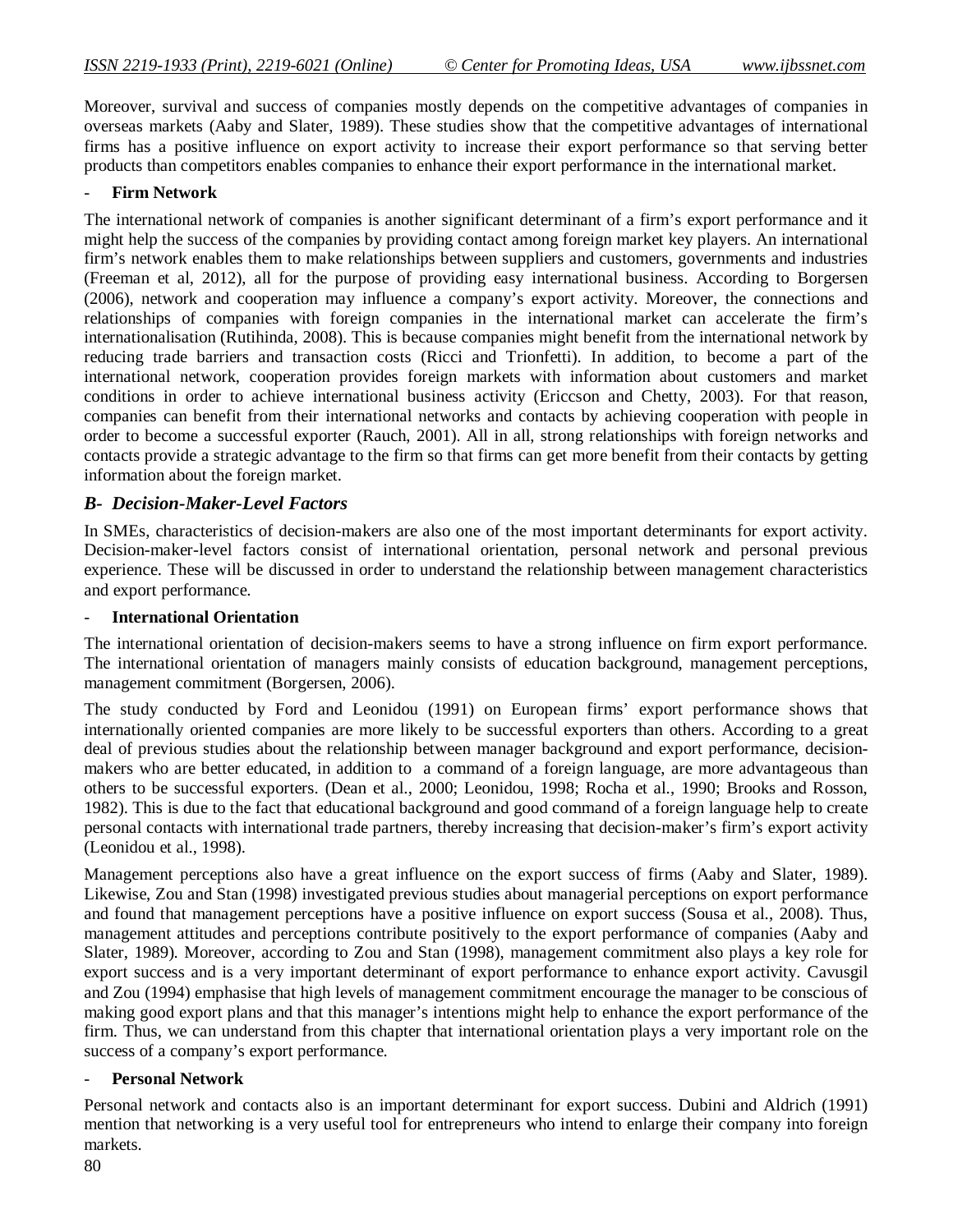According to Oviatt and McDougall (1995), one of the most important personal characteristics a manager has is his or her own personal network. Likewise, it is a crucial determinant of export performance (ibid) as personal networking provides connections for firms with other countries' for business purposes In addition, personal contact enables a manager to develop strategy, improve capabilities, follow technological changes and learn market conditions (Alvarez and Barney, 2001). For this effective network with overseas customers and distributors, firms can easily use the foreign market situation in order to benefit positively from these foreign connections. To enhance their export performance, decision-makers have to use their personal network effectively to get the same information like domestic firms in order to be more familiar with foreign markets (Cavusgil and Naor, 1987). With regards to this same point, Madsen (1989) states that positive personal connections with export members enables one to trade effectively and that this good network may have a positive influence on a firm's internationalisation and export activity. To sum up, all of the above researches have shown that personal networks have a huge impact on export activity.

### **Personal Previous Experience**

The international experience of a decision-maker has a significant impact on the export activity of firms. According to Borgerson (2006), the international experience of managers is one of the most significant influencing factors of firm export performance. Most of the researches illustrate that the international experience of a manager has a positive impact on export performance. In the same way, Zou and Stan (1998) find that decision-makers' international experience has a positive influence on export sales, profits, growth and export performance. Similarly, Cavusgil and Naor (1987) believe that the previous experience of managers is one of the key factors of export performance because it ensures that firms realise the opportunities and threats when doing international trade. Furthermore, international experience enables managers to understand foreign market condition and help to identify opportunities and threats; thus, international experience wards firms from risks by increasing their export performance (Lages and Montgomery, 2005). On the other hand, according to study a study by Contractor et al. (2005) on a software industry, there is no strong relationship between personal experience and export performance. All in all, even though some extraordinary studies have found no strong correlations between personal experiences and export performance, most researches prove that personal export experience is one of the key tools for export success.

#### **2.4.2. External Factors**

External factors, like the internal factors of firms, have a significant influence on the export performance of companies seeing as these factors create both threats and opportunities for exporting companies. In order to understand effects that external factor have on the export performance of companies, in this section I shall mention these external factors; they consist of political, economic, socio-cultural and technological environments.

### - **Political Environment**

The political environment of the countries in which the company has dealings has a significant impact on the export activities of firms, not to mention the fact that the political system of those countries will affect how firms conduct their export activities. Political systems consist of political factors such as tax policy, labour legislation, trade barriers, tariffs, government stability, environmental law and political interference (Czinkota et all., 2010). Some non-governmental actions like war and terrorism also affect the export performance of firms.As a result of the political system and political environment, host country's governments can either encourage or discourage foreign companies' activities by providing investment and trade opportunities or by placing trade restrictions on exporting activities (Venkateswaran, 2006).

According to Zou and Stan (1998), the political attractiveness of exporting countries has a positive impact on export performance. In the same way, Baldauf et al.(2000) state that host exporting countries may motivate international business activities by providing tax advantages and by providing new sales areas in order to encourage export activities and to help to increase the export performance of foreign companies. However, Kaynak and Kuan (1993) found negative or insignificant effects between market attractiveness and export activities. Whereas export barriers like high tariffs, unfavourable quotas, high customs costs and embargos have significant negative effects on export activities (Madsen, 1987), many studies have stated that exporting barriers do not have a significant influence in export performance (Zou and Stan, 1998).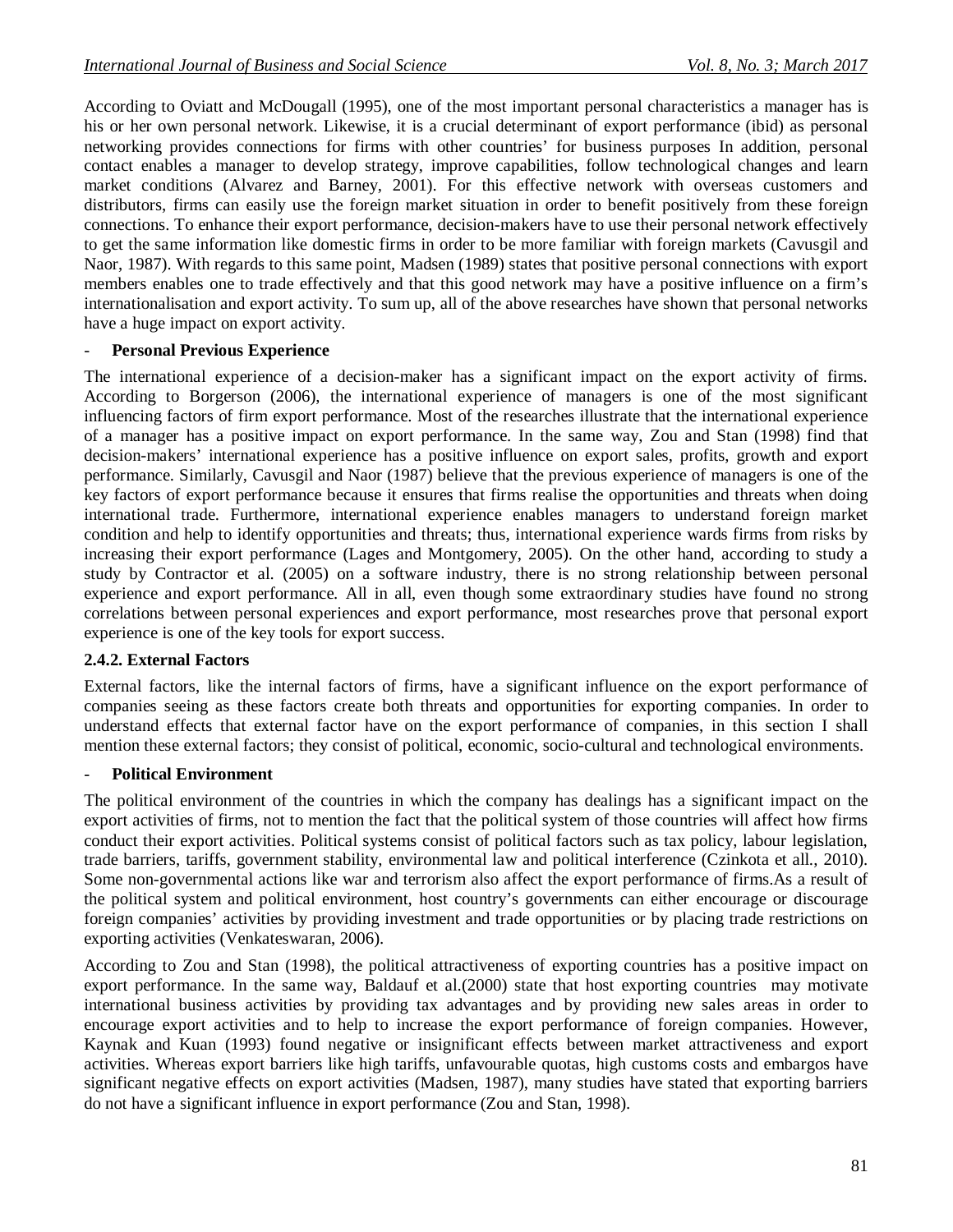All in all, according to the previous researches, we may say that the political environment of a country has a huge impact on export activities because they encourage trade, offer investment opportunities, and restrict export barriers.

#### - **Economic Environment**

The economic environments of the countries in which exports take place have an important role in the international business arena. In today's international business arena, economic integration and export activities have mainly been affected by the economic environment. Economic environment consists of economic development, economic growth, and the balance of payment, foreign trade, income per capita, exchange rates and inflation (Cavusgil, 1985). Therefore, the economic environments of countries have both positive and negative effects on international business activities.

The economic situation of countries has an impact on the export activities of foreign firms. For example, the recent European recession has reduced the area's economic growth, thus reducing European export demand. For that reason, exports from the East and south Asia to the European Union reduced by 7.2 per cent in a year and exports from Western Asia to the EU went down as much as 18 per cent. (UN-DESA, 2012).

Exchange rates also have a significant effect on export performance. According to Hooper and Kohlhagen (1978), exchange rate volatility has a negative influence on export performance. Likewise, Auboin and Ruta (2011) state that the uncertainty of exchange rates has a direct impact on international business activities. Fugazza (2004) found an important correlation between interest rates and export performance. According to his findings, high interest rates effect producer costs, thereby reducing the competitiveness of exporting firms and the export performance of companies.

To sum up, researches show that the economic environment of international business affects export activities a great deal. In brief, economic growth, recession, inflation rates and others factors have a significant impact on international marketing activities.

#### - **Social and Cultural Environment**

Becoming a good exporter and taking competitive advantage in the international market are all required in order for them to adequately consider and understand customers' needs and behaviours to meet their demands. For this reason, understanding a country's national culture plays a vital role for exporting firms, not only for strategies but also for effective marketing operations (Czinkota et al., 2010).

Culture is defined as a collection of values, beliefs, customs, languages, behaviours, material artefacts and attitudes; furthermore, culture needs to be learned, shared, and transmitted from one generation to the next (Czinkota et al., 2010). According to Cavusgil (1985), exporting firms should consider the social and cultural environment of countries, including their education level, social class, similarities and differences, language and other cultural values to take competitive advantage and to achieve their goals. At that point, it could be said that becoming successful exporters and taking competitive advantage is required to adjust themselves to new sociocultural environments and to face challenges with different cultural values like belief, language, behaviour, custom and religion.

Becoming familiar with a country's national culture plays a key role in international marketing activities as well as the export performance of firms. Likewise, Hollensen (2010) states that a country's language, manner, education, customs, religion, values and attitudes are all significant factors for firms' becoming successful players in the international market. Therefore, becoming familiar with the language, customs, values and national culture of the foreign country with which one is exporting with will enable one to adapt easily to the foreign market as well as taking competitive advantages; hence, it enhances the export performance of exporting firms. For example, to understand a foreign country's language helps to gather information about a country, to provide access to the country easily as well as to ensure the effective communication between market players of the international market and helping to increase the export activity of firms (Czinkota et al., 2010).

In short, the socio-cultural environment of the country in which a company is trading with has a huge influence on international business activity, thus also having a direct effect on the company's export performance. Therefore, understanding the socio-cultural environment provides a competitive advantage which enhances the export activity of firms.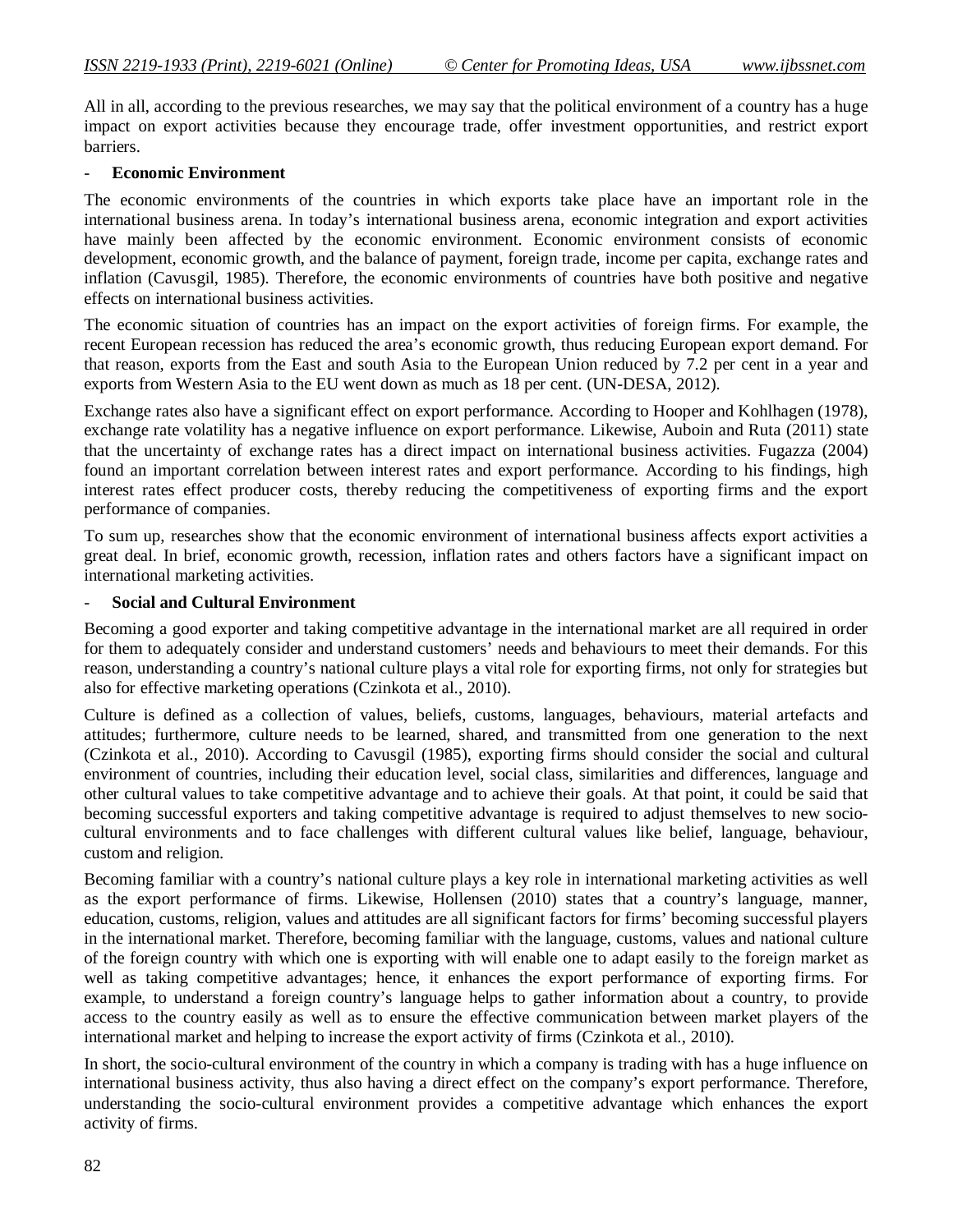# **- Technological Environment**

The effect of technology on export performance is the one of the most controversial issues in the international business literature with many scholars asserting that it has a significant influence on export performance, while others deny this by stating that there is either no, or rather just and indirect, relation between technology and export performance.

According to Aaby and Slater's (1989) research, technological capabilities of firms directly relates to the export performance of the company. This is true seeing as technological capabilities are one of the key components of a company's international competitive advantage (Grossman and Helpman, 1995). Therefore, having technological advantage enables product mobility in the international market and thus ensures the enhancement of the business activity of foreign firms. In order to obtain competitive advantage in international markets and to increase their activity in foreign market, many companies invest in R&D (Kuemmerle, 1999). In this regard, technologies have a positive influence on the export performance of firms (Cavusgil and Nevin, 1981; Cooper and Kleinschmidt, 1985; Karagozoglu and Lindell, 1998; Chetty and Hamilton, 1993).

On the other hand, trying to relate technological capabilities with export performance entails many practical and conceptual difficulties (Dhanaraj and Beamish, 2003). Because of this, some scholar insist that there is no relationship or that there is just an indirect relationship between technology and export performance. Similarly, Reid (1986) concludes that the relationship between technology and export performance is very small and that technology does not show the true relationship between them. In the same way, Lefebvre and Bourgault (1998) and Christensen et al. (1987) found no relationship between technological capabilities and export performance.

All in all, while some studies show no relation, little relation or an uncertain relation between technology and export performance, a great deal of researchers found that technological capabilities have a direct and positive influence on export performance. Thus, it could be said that the relationship between R&D and export performance is very controversial among researchers.

# *2. Methodology*

## **2.1. Research Approach**

This paper mainly points out the influencing factor of export performance of small and medium sized companies that export to Europe and Middle East. In this research qualitative method, inductive approach which is based on case study and interview data collection method were conducted in order to have reliable data to provide trustworthy analyse and result.

In this paper, case study was chosen for data collection. It is because this method gives considerable assistance to get rich understanding on specific issue and situation and also it allows to answer some significant question such as, "what?", "how?" and "why" so as to obtain more appropriate data (Saunders et al, 2009).In this research, data was collected from Turkish companies regarding their international business activity in order to get reliable information. Initially, 20 small and medium sized companies were chosento export two different region.

Within this dissertation 'grounded theory' was chosen as a data analysing method. Bryman and Bell (2007) describe the grounded theory that collects information from data, categorise the all information and analyse them through research process. As Bryman and Bell (2007) mentions that grounded theory consist of preparing research question, choosing sampling, data collection, transcription and translating. Similar method was pursued for data collection and analysis. Additionally, author analysed all answer regarding the research process and author tried to combine the all answer with literature review. Therefore, analysis of this dissertation mainly based on literature review.

## **3.2.Companies Characteristics and Managers Background**

This research has done with 10 firmswhich exports to devoloped region and 10 firmswhich export to undeveloped regions. As we see in table 1 interview was conducted with different companies from different sector. In this research % 35 of firms chosen from food industry, % 25 of firms chosen from construction industry, % 30 of firms chosen from textile industry and % 10 of firms chosen from printing industry. Number of employee of firms in this research is % 30 between 1-50, % 30 51-100 and % 40 between 101- 249. Operating Duration of firms is % 30 between 1-5, % 10 between 6-10, % 60 between 11 and more.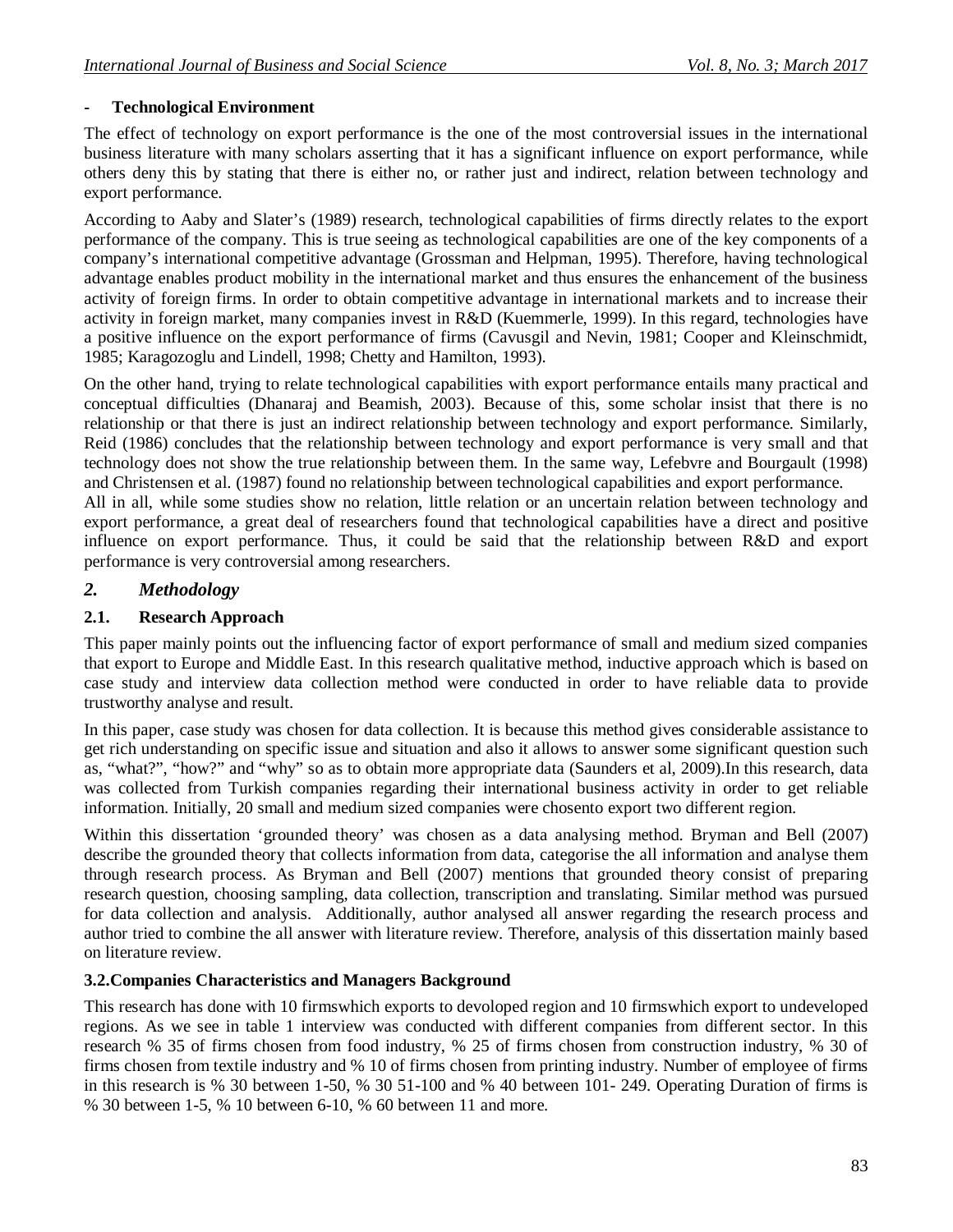|                           | <b>Firm Specification</b>    | N              | $\frac{0}{0}$ |
|---------------------------|------------------------------|----------------|---------------|
|                           | Food Industry                |                | % 35          |
| <b>Firm Sector</b>        | <b>Construction Industry</b> | 5              | % 25          |
|                           | Textile Indsutry             | 6              | % 30          |
|                           | Printing Industry            | $\overline{2}$ | %10           |
|                           |                              |                |               |
|                           | $1-50$                       | 6              | % 30          |
| <b>Number of Employee</b> | 51-100                       | 6              | % 30          |
|                           | $101 - 249$                  | 8              | % 40          |
|                           |                              |                |               |
|                           | $1-5$ year                   | 6              | % 30          |
| <b>Operating Duration</b> | $6-10$ year                  | $\overline{2}$ | %10           |
|                           | 11 year and more             | 12             | % 60          |

#### **Table1:Firm Characteristics**

In this study, interview has done with 20 managers from different position in companies. All managers in this study is male and % 60 of managers is general manager, % 30 of manager is marketing manager and % 10 of manager is production depertmant manager. Managers who participate the this research has different background, % 15 of the managers graduate from primary school, % 25 of managers graduate from high school and % 6o of managers graduate from university. Also only % 5 of manager's age less than 30, % 50 of manager between 31 and 50, and also % 45 of manager more than 51 years old.

|                                       | <b>Manager Characteristic</b> | N        | $\frac{1}{2}$ |
|---------------------------------------|-------------------------------|----------|---------------|
|                                       | Male                          | 20       | %100          |
| Gender                                | Female                        | $\theta$ | %0            |
|                                       | <b>General Manager</b>        | 12       | % 60          |
| <b>Position of a manager in firms</b> | <b>Marketing Manager</b>      | 6        | % 30          |
|                                       | Production department manager |          | % 10          |
|                                       | Primary School                |          | % 15          |
| <b>Education Status</b>               | <b>High School</b>            |          | % 25          |
|                                       | University                    | 12       | % 60          |
|                                       | $0 - 30$                      |          | % 5           |
| Age                                   | $31 - 50$                     | 10       | % 50          |
|                                       | 51 and more                   |          | % 45          |

**Table 2: Manager Charasterics**

#### *3. Finding And Analaysis*

The previous research has been conducted for examining the influencing factors of export performance of small and medium sized companies to the developed and undeveloped region. Specifically, this research investigated what factors affect the export performance and how these factors affect the export performance of SMEs. Table 3 shows that firm level and decision level internal factors have positive effect on export performance to the developed region. In the same way, for companies that export to European region, political environment and technological environment has positive effect, wheareas social and cultural cultural environment has negative effect and economic environment has both effect. As we see on table 3, firm size and firm competencies has negative effect on export performance of firms that export to Middle East region, but firm previous experience and firm network have positive effect. international orientation, personal previous experience and personal network of manager has negative effect on export performance of firms that export to undeveloped region. For frims that export undeveloped region, political environment, technological environment and economic environment have directly negative effect on export performance, wheras social and cultural environment has positive effect on export performance.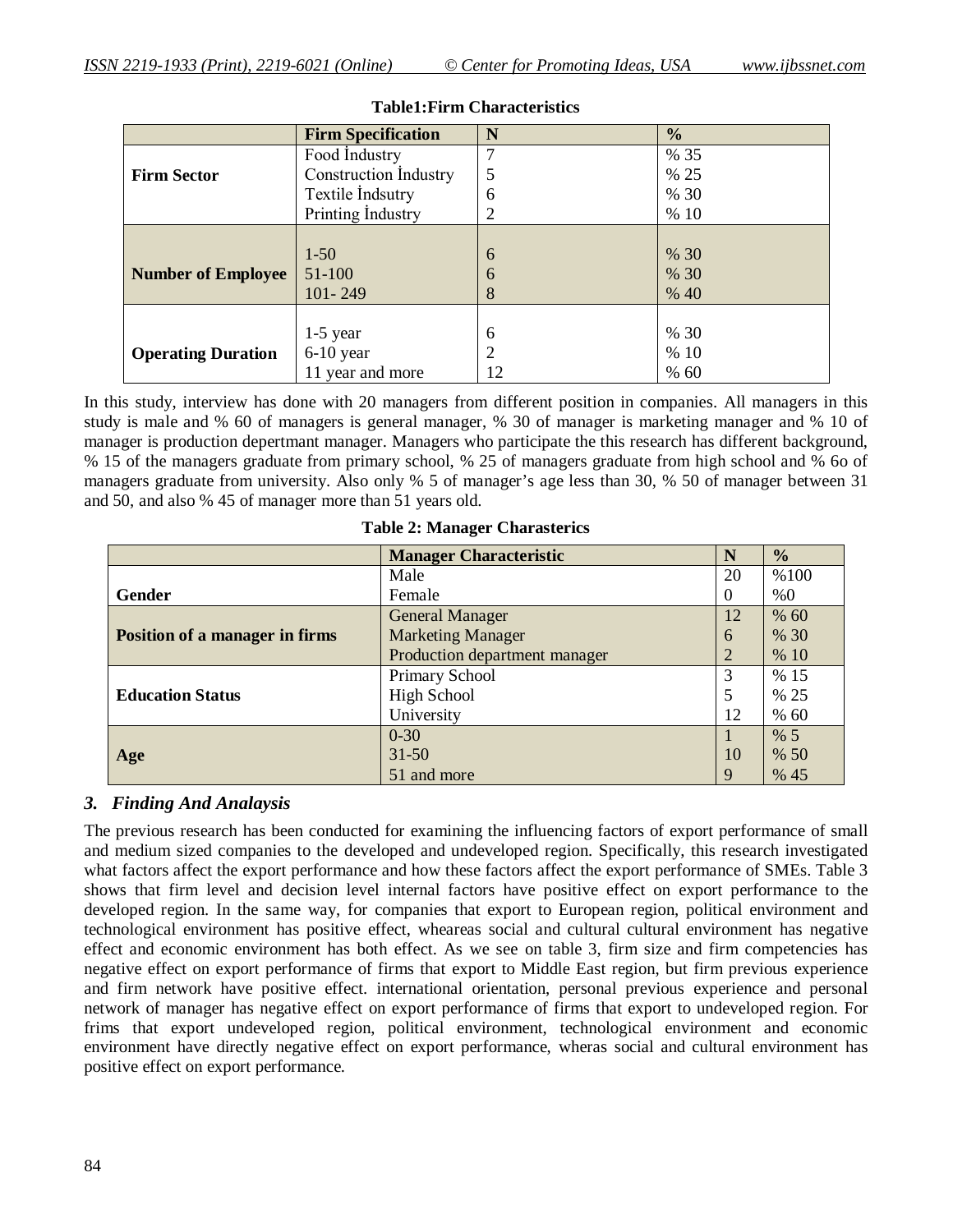|                                                        | <b>Firms</b><br>To<br><b>Export</b><br><b>Europe</b> | Firms<br>To<br><b>Export</b><br><b>Middle East Region</b> |
|--------------------------------------------------------|------------------------------------------------------|-----------------------------------------------------------|
| <b>Internal Facors (Firm Level Factors)</b>            |                                                      |                                                           |
| -Firm Size                                             | $^{+}$                                               |                                                           |
| -Firm Competencies                                     | $\pm$                                                | -                                                         |
| -Firm Previous Experience                              | $\pm$                                                | $\pm$                                                     |
| -Firm Network                                          | $^{+}$                                               | $^{+}$                                                    |
| <b>Internal Factors (Decision Maker-Level Factors)</b> |                                                      |                                                           |
| -International Orientation                             | $^{+}$                                               |                                                           |
| -Personal Network                                      | $\pm$                                                | $\pm$                                                     |
| -Personal Previous Experience                          | $^{+}$                                               | $^{+}$                                                    |
| <b>External Factors</b>                                |                                                      |                                                           |
| -Political Environment                                 | $^{+}$                                               |                                                           |
| -Economic Environment                                  |                                                      |                                                           |
| -Social and Cultural Environment                       |                                                      | $\pm$                                                     |
| -Technological Environment                             | $\pm$                                                |                                                           |

**Table 3: İnfluencing Factors of SMEs Export to Middle East and Europe**

# *4. Conclusıon*

The previous research has been conducted for examining the influencing factors of export performance of small and medium sized companies that export toMiddle Esat and Europe. Specifically, this research investigated what factors affect the export performance and how these factors affect the export performance of SMEs. Literature review was divided into two main sections, which are internal and external influencing factors. First of all, internal influencing factors which consist of firm level and managerial level factors were researched. In addition, in this section, the effect of the firm size, firm competencies, firm experiences, firm network, international orientation of manager, previous experiences of manager and personal network of manager on export performance of small and medium sized companies have been investigated. Then, the impact of external factors including political environment, economic environment, social and cultural environment and technological environment were researched and relation between external factors and export performance of small and medium sized companies have been discussed in details.

As with data finding part, data of the Turkish companies were collected and these data analysed in data analysing section. The findings of the case studies illustrated that companies' condition, managers' situation and external environment of the companies have significant influence on export performance of firms that export Middle East and Europe.

According to interviewdata, internal factors, which are firm level factors and managerial levels factors have positive impact on export activities of companies that export to Europe. Technological environment ant political environment have positive effect on export performance of firms.Whereas, Economic environment and social and cultural environment have negative efeect on export performance of Turkish SMEs to export European countries. However, some of firm level and managerial level factors have postive, some of them is negative effect on export performance on firms that export to Middle East countries. In addition, political environment and firms technological capabilities have negative effect on export of firms. Whereas, Economic environment and social and cultural environment have positive effect on export performance of Turkish SMEs that export to Middle East countries.

# *References*

- Auboin, M and Michele R. (2011), "The Relationship between Exchange Rates and International Trade: A Review of Economic Literature", WTO Working Paper ERSD- 2011 17.
- Aaby, N. E. and Slater, S. F. (1989), "Management Influences on Export Performance: A Review of the Empirical Literature 1978-88", International Marketing Review, vol. 6, no. 4, pp. 7-25.
- Ali, A. and Swiercz, P. M. (1991) "Firm Size and Export Behaviour: Lessons from the Midwest", Journal of Small Business Management, pp. 71-78.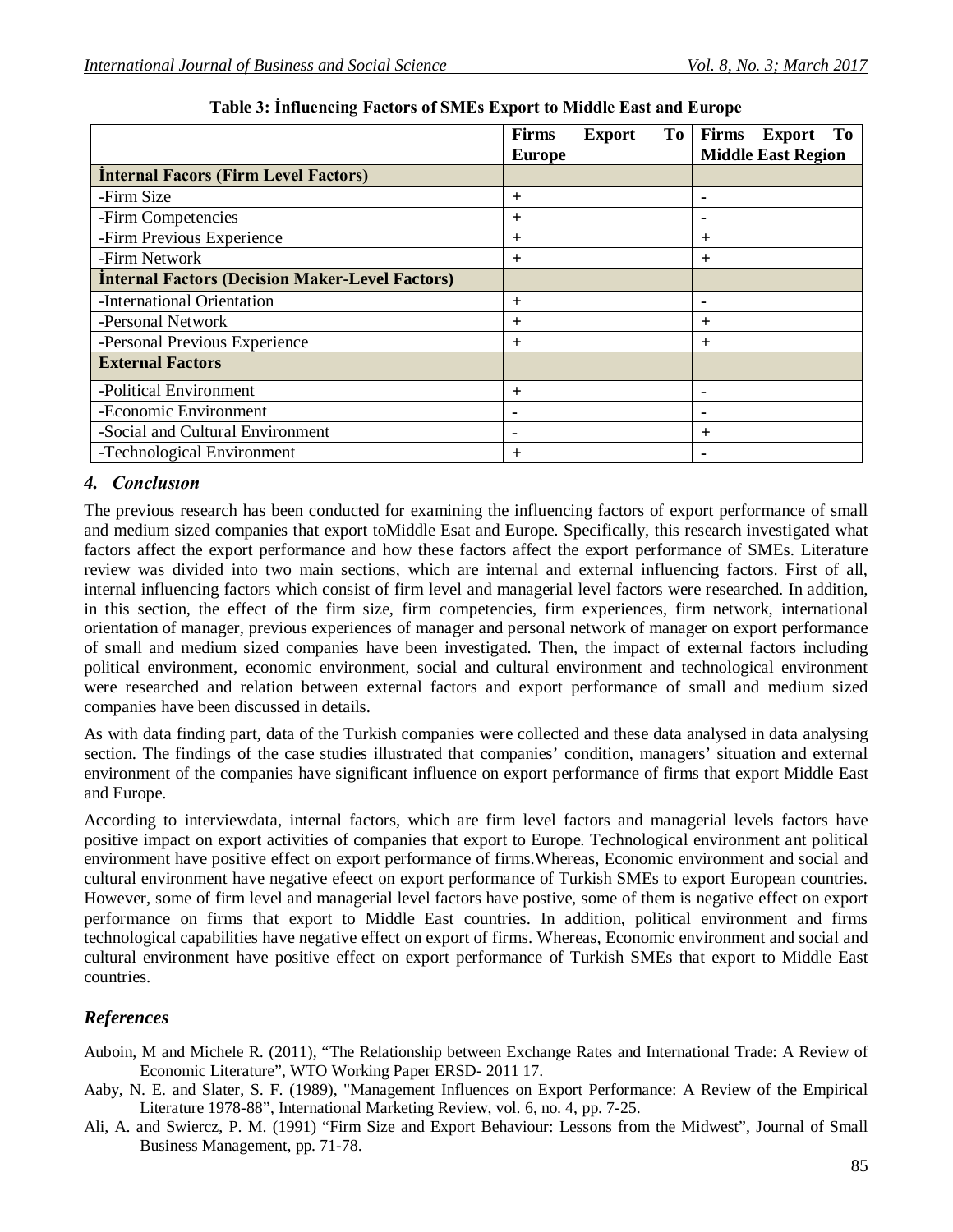- Alvarez S.A. and Barney J. B. (2001), "How can entrepreneurial firms really benefit from alliances with large firms?", Administrative Science Quarterly, vol. 41, no. 4, pp. 600-628.
- Apec, (2011), "Study on SME Internationalization Best Practices Across Selected APEC Economies", Small and Medium Enterprises Working Group (SMEWG).
- Baldauf, A. et al. (2000), "Examining Determinants of Export Performance in Small Open Economies", Journal of World Business, vol. 35, no. 1, pp. 61- 79.
- Barney, J. B. (1991), "Firm Resources and Sustained Competitive Advantage", Journal of Management, vol. 17, no. 1, pp. 99-120.
- Bonaccorsi, A. (1992), "On the Relationship between Firm Size and Export Intensity", Journal of International Business Studies, vol. 23, no. 4, pp. 605-635.
- Borgersen, T. A. (2005). "The Problem of Exporting for Developing Countries SMEs- Market Entry Costs, Exchange Rate Shocks and the Capital Structure of Firms", The Journal of African Policy Studies, Vol. 10, no. 1, pp. 1-19.
- Brooks, M. R. and Rosson P. J. (1982), "A study of the export behaviour of small and medium-sized manufacturing firms in three Canadian provinces", Export Management, pp. 39-54.
- Bryman, A. and Bell, E. (2007), "Business research methods", (second edition), New York.
- Cavusgil, S. T. (1985), "Guidelines for export market research'', Business Horizons, November-December, pp. 27-33.
- Cavusgil, S. T. and Naor, J. (1987), "Firm and Management Characteristics as Discriminators of Export Marketing Activity", Journal of Business Research, vol. 15, pp. 221-235.
- Cavusgil, S.T. and Nevin, J.R. (1981), "Internal Determinants of Export Marketing Behaviour: An Empirical Investigation", Journal of Marketing Research, vol. 15, pp. 221-235.
- Cavusgil, S. T. and Zou, S. (1994), "Marketing Strategy-Performance Relationship: An Investigation of the Empirical Link in Export Market Ventures", Journal of Marketing, vol. 58, no. 1, pp. 1-21.
- Chetty, S.K. and Hamilton, R.T. (1993), "Firm-level determinants of export performance: a metaanalysis", International Marketing Review, Vol. 10 No. 3, pp. 26-34.
- Christensen, C. H. et al. (1987), "An Empirical Investigation of the Factors Influencing Exporting Success of Brazilian Firms," Journal of International Business Studies, vol. 18, pp. 61-77.
- Cooper, R.G. and Kleinschmidt, E.J. (1985), "The impact of export strategy on export sales performance", Journal of International Business Studies, vol. 16 (spring), pp. 37-55.
- Czinkota, M. et al. (2010), "International Marketing", Journal of Teaching in International Business, Vol. 21.
- Contractor, F. J. et al. (2005), "Explaining export performance: a comparative study of international new ventures in Indian and Taiwanese software industry", Journal of Management International Review, vol. 45, no. 1, pp. 83- 110.
- Culpan, R. (1989), "Export Behaviour of Firms: Relevance of Firm Size", Journal of Business Research, vol. 18, pp. 207-218.
- Czinkota, M. R. and Johnston W. J. (1983), "Exporting: Does Sales Volume Make a Difference?" Journal of International Business Studies, vol.14, no. 1, pp. 147-153.
- Dean, D. L. et al. (2000), "Revisiting Firm Characteristics, Strategy, and Export Performance Relationship: A Survey of the Literature and an Investigation of New Zealand Small Manufacturing Firms", Industrial Marketing Management, vol. 29, no. 5, pp. 461-477.
- Dhanaraj, C. and Beamish, P. W. (2003), "A resource-based approach to the study of export performance", Journal of Small Business Management, vol. 41, no. 3, pp. 242-261.
- Diamantopoulos, A. and Inglis, K. (1988), "Identifying Differences Between High- and Low- Involvement Exporters", International Marketing Review, vol. 5, no. 2, pp. 52-60.
- Dominguez, L. V. and Sequeira, C. G. (1993), "Determinants of LDC Exporters' Performance: A Cross-National Study", Journal of International Business Studies, vol. 24, no. 1, pp. 19- 40.
- Dubini, P. and Aldrich, H. (1991), "Personal and extended networks are central to the entrepreneurial process", Journal of Business Venturing, vol. 6, pp. 305-313.
- Eriksson, K., Chetty, S. (2003), "The effect of experience and absorptive capacity on foreign market knowledge", International Business Review, vol.12, pp. 673–695.
- European Commission, (2013), "Small and medium-sized enterprises (SMEs) Fact and figures about the EU´s Small and Medium Enterprise (SME)", online available at:

http://ec.europa.eu/enterprise/policies/sme/facts-figures-analysis/. [Accessed 30 February 2017].

- Fisher, C. (2007), "Researching and Writing a Dissertation: A Guidebook for Business Students", 2nd ed. London: Pearson Education Limited.
- Ford, D. and Leonidou, L. (1991), "Research developments in international marketing', in New Perspectives on International Marketing" , ed. Stanley J. Paliwoda, Routledge, London.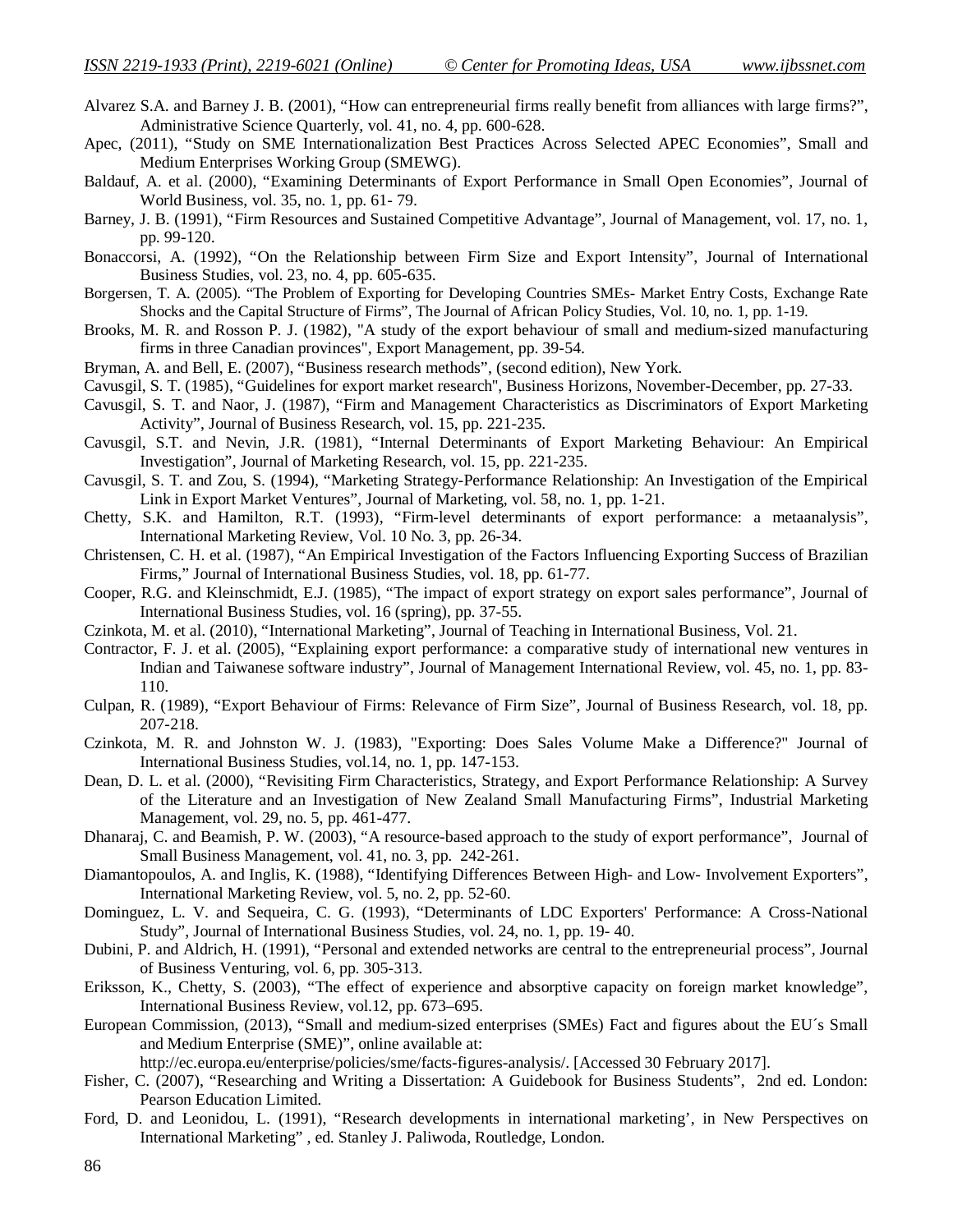- Freeman, S. (2012), "'Born Global firms' Use of Networks and Alliances: A Social Dynamic Perspective,' in Mika Gabrielsson and V.H. Manek Kirpalani (eds) ", Handbook of Research on Born Globals, Cheltenham, UK and Northampton, MA, USA: Edward Elgar Publishing.
- Fugazza, M. (2004), "Export Performance and Its determinants: Supply and Demand Constraints", Policy Issues in International Trade and Commodities Study Series, no.26. UNCTAD, New York and Geneva.
- Gao, D. W. (2008), "Internationalization and Entry Strategy of Enterprises: A Case study of Chinese firm: Huawei", Halmstad University, pp. 1-53.
- Gripsrud, Geir (1990), "The determinants of export decisions and attitudes to a distant market), pp. 469-485.
- Grossman, G. M., and Helpman, E. (1995), "Trade wars and trade talks". Journal of Political Economy, vol. 103, no. 4: 675-708.
- Haahti, A. et al. (2005), "Cooperative Strategy, Knowledge Intensity and Export Performance of Small and Medium Sized Enterprises", Journal of World Business, vol. 40, no. 2, pp. 124–38.
- Haidar, Mohamed A.A., (1992), "The financial performance of small firms in Lebanon (1975-1986)". Doctoral thesis, Durham University.
- Holden, Alfred C. (1986), "Small businesses can market in Europe: Results from a survey of U.S. exporters", Journal of Small Business Management vol. 24, no. 1, pp. 22 - 29.
- Hollensen, S. (2010), "Global Marketing A decision-oriented approach" (5th ed.). Harlow, UK: Pearson.
- Hooper, P. and Kohlhagen, S. W. (1978), "The Effect of Exchange Rate Uncertainty on the Prices and Volume of International Trade", Journal of International Economics, vol. 8, no. 4, pp. 483-511.
- Julian, C. C. and Ahmed, Z. U. (2005), "The impact of barriers to export on export marketing performance", Journal of Global Marketing, vol. 19, no. 1, pp. 71-94.
- Julian, C. C. and Ali, M. Y. (2009), "Incentives to Export for Australian Export Market Ventures", Journal of Small Business and Enterprise Development, vol. 16, no. 3, pp. 418 431.
- Julien, P. A. and Ramangalahy, C. (2003), "Competitive Strategy and Performance of Exporting SMEs: An Empirical Investigation of the Impact of Their Export Information Search and Competencies", Entrepreneurship: Theory & Practice, vol. 27, no. 3, pp. 227- 245.
- Karagozoglu, N. and Lindell, M. (1998), "Internationalization of small and medium-sized technology- based firms: An exploratory study", Journal of Small Business Management, vol. 36, no. 1, pp. 44-59.
- Karpak B. and Topcu Y.İ. (2010), "Small Medium Manufacturing Enterprises in Turkey: An Analytic Network Process Framework for Prioritizing Factors Affecting Success", International Journal of Production Economics, vol. 125, no. 1, pp. 60-70.
- Katsikeas, C. S. et al. (1996), "Determinants of Export Performance in a European Context", European Journal of Marketing, vol. 30, no. 6, pp. 6-35.
- Katsikeas, C. S. et al. (2000), "Firm-Level Export Performance Assessment: Review, Evaluation, and Development", Journal of the Academy of Marketing Science, vol. 28, no. 4, pp. 493-511.
- Kaynak, E. and Kuan, W. K. (1993), "Environment, Strategy, Structure, and Performance in the Context of Export Activity: An Empirical Study of Taiwanese Manufacturing Firms", Journal of Business Research, vol. 27, pp. 33-49.
- Knight, G. and Daekwan K. (2009), "International Business Competence and the Contemporary Firm," Journal of International Business Studies, vol. 40, no. 2, pp. 255-273.
- Kosgeb, (2011), "Performance programme of SMEs of Turkey", Online available at:
- http://www.kosgeb.gov.tr/UserFiles/Media/EKatalogTanitim/e\_katalog/e-katalog.html. [Accessed 1 February 2017]. Kuemmerle, W. (1999), "The drivers of foreign direct investment into research and development: an empirical
- investigation". Journal of International Business Studies, vol. 30, no. 1, pp. 1–24.
- Lefebvre E. et al. (1998), "R&D-Related Capabilities as Determinants of Export Performance", Small Business Economics, vol. 10, pp. 365-377.
- Luis Filipe Lages, and David B. M. (2005), "The relationship between export assistance and performance improvement in Portuguese export ventures: An empirical test of the mediating role of pricing strategy adaptation", European Journal of Marketing, Vol. 39, pp.755 -78.
- Leonidou, L. C. And Kaleka, A. A. (1998), "Behavioural Aspects of International Buyer-Seller Relationships: Their Association with Export Involvement", International Marketing Review, vol. 15, no. 5, pp. 373-397.
- Leonidou, L. C. (1998), "Factors Stimulating Export Business: An Empirical Investigation", Journal of Applied Business Research, vol. 14, no. 2, pp. 43-68.
- Louter, P. J. et al. (1991), "An Inquiry into Successful Exporting", European Journal of Marketing , vol. 25, no. 6, pp. 7-23.